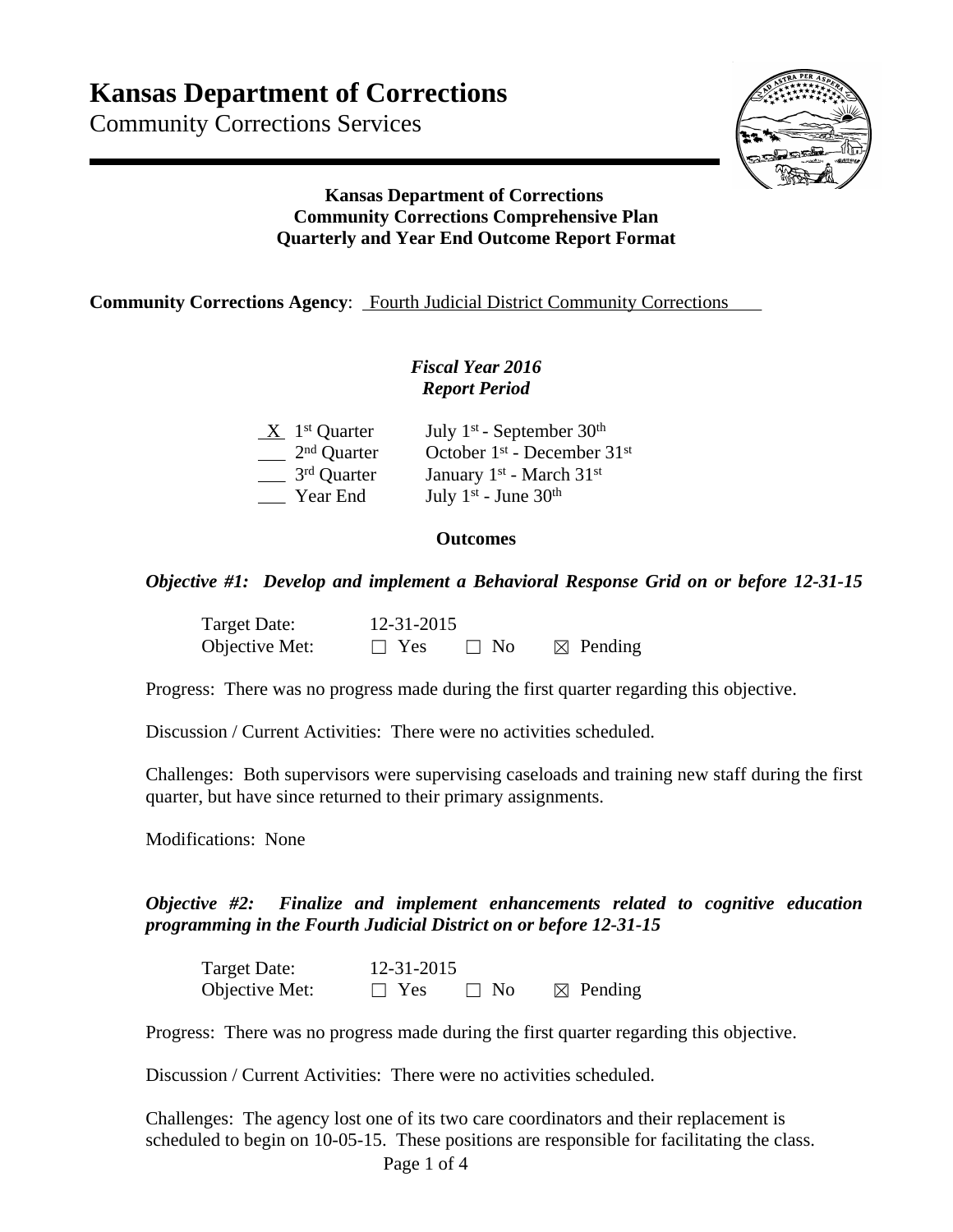Modifications: There's a possibility that this objective may have to be exteneded beyond the second quarter of FY2016.

*Objective #3: Agency staff shall obtain / maintain a quality assurance score of 3.5 or higher regarding their ability to incorporate motivational interviewing skills and techniques into their daily activities by June 30, 2016* 

| Target Date:   | 6-30-2016  |            |                     |
|----------------|------------|------------|---------------------|
| Objective Met: | $\Box$ Yes | $\perp$ No | $\boxtimes$ Pending |

Progress:

| Target | 1 <sup>st</sup> Quarter | $2nd$ Quarter | 3rd Quarter | Year End |
|--------|-------------------------|---------------|-------------|----------|
| 3.50   | NA.                     |               |             |          |

Discussion / Current Activities: There were no activities during the first quarter.

Challenges: The agency added two (2) new staff members in late July 2015 and the in-house MI assessor was covering a full-time caseload in a satellite office, as well as his normal duties and responsibilities. The first round of MI assessments is scheduled for the 2<sup>nd</sup> quarter.

Modifications: None

## *Objective #4: Agency staff shall obtain / maintain a quality assurance score of 90% or higher regarding their ability to accurately administer the LSI-R on or before June 30, 2016*

| Target Date:   | $6 - 30 - 2016$ |           |                     |
|----------------|-----------------|-----------|---------------------|
| Objective Met: | $\Box$ Yes      | $\Box$ No | $\boxtimes$ Pending |

Progress:

| Target | $1st$ Quarter | $2nd$ Ouarter | 3 <sup>rd</sup> Quarter | Year End |
|--------|---------------|---------------|-------------------------|----------|
| 90%    | 90%           |               |                         |          |

Discussion / Current Activities: The agency conducted a group LSIR quality assurance session in September 2015, which focused on inter-rater reliability.

Challenges: The two newest staff members were not certified at the time, but did observe and participate in the quality assurance session. Their scores did not count toward the average.

Modifications: None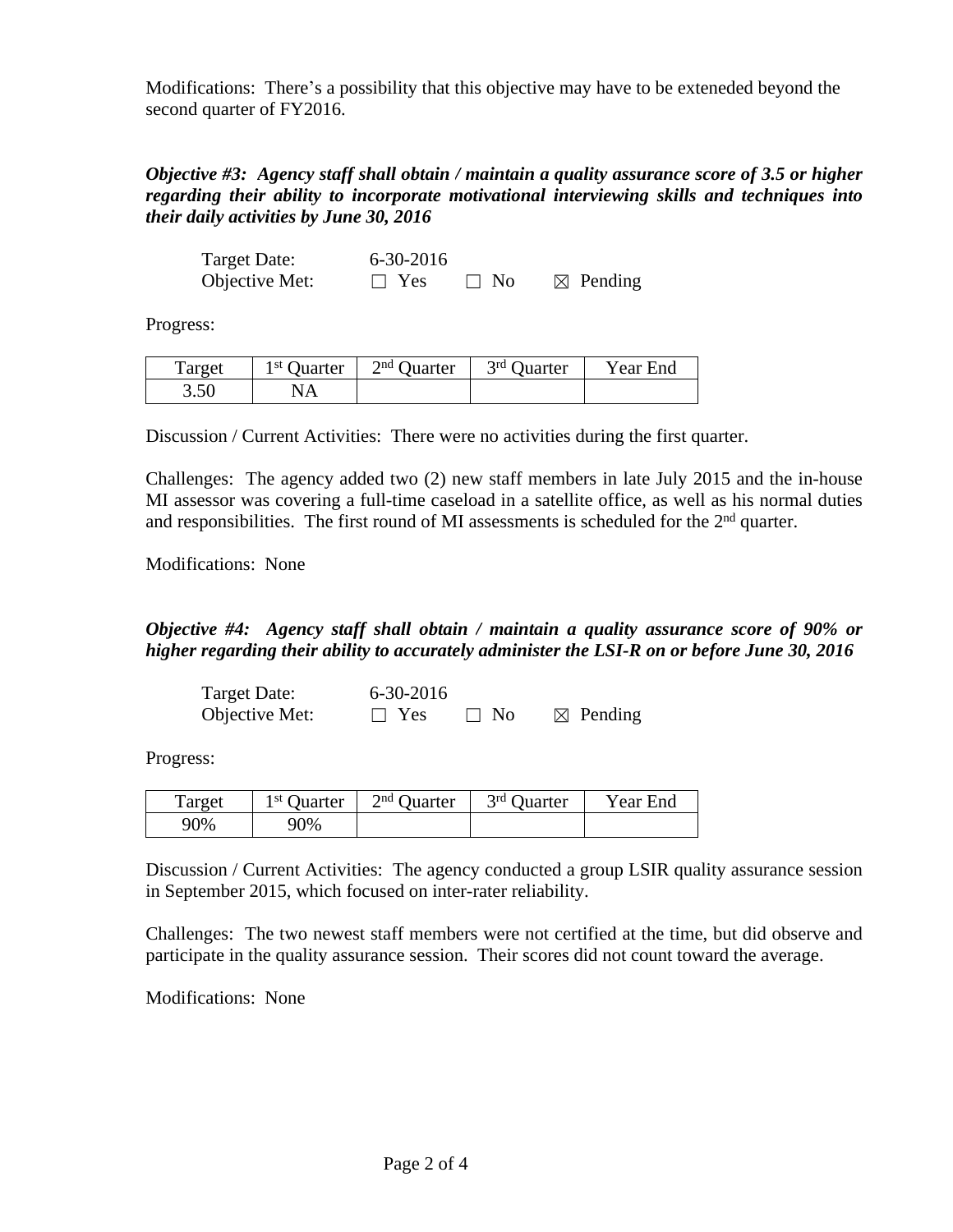*Objective #5: Agency staff shall obtain / maintain a quality assurance score of 3.6 or higher regarding their ability to accurately develop offender case plans on or before June 30, 2016* 

| Target Date:   | 6-30-2016  |           |                     |
|----------------|------------|-----------|---------------------|
| Objective Met: | $\Box$ Yes | $\Box$ No | $\boxtimes$ Pending |

Progress:

| Target | 1 <sup>st</sup> Quarter | $2nd$ Quarter | 3 <sup>rd</sup> Quarter | Year End |
|--------|-------------------------|---------------|-------------------------|----------|
|        | 222<br>3.JZ             |               |                         |          |

Discussion / Current Activities: The agency conducted a group case plan quality assurance session in September 2015, as well as supervisory staff conducting quality assurance of case plans developed by staff. Agency staff earned a score of 3.32.

Challenges: Two lower scores brought down the average of the group.

Modifications: None

*Objective #6: Agency staff shall obtain / maintain a quality assurance score of 90% or higher regarding case file maintenance scores on or before June 30, 2016* 

| Target Date:   | $6 - 30 - 2016$ |           |                     |
|----------------|-----------------|-----------|---------------------|
| Objective Met: | $\Box$ Yes      | $\Box$ No | $\boxtimes$ Pending |

Progress:

| Target | 1 <sup>st</sup> Quarter | $2nd$ Quarter | 3 <sup>rd</sup> Quarter | Year End |
|--------|-------------------------|---------------|-------------------------|----------|
| 90%    | $1\%$                   |               |                         |          |

Discussion / Current Activities: The agency conducted its first round of assessments, which yielded a result of 91%.

Challenges: None

Modifications: None

*Objective #7: The Fourth Judicial District Community Corrections shall achieve and maintain a supervision success rate of at least 75% in FY2016 or improve such rate by at least 3% from the previous fiscal year (per K.S.A. 75-52,112)*

| Target Date:   | $6 - 30 - 2016$ |           |                     |
|----------------|-----------------|-----------|---------------------|
| Objective Met: | $\Box$ Yes      | $\Box$ No | $\boxtimes$ Pending |